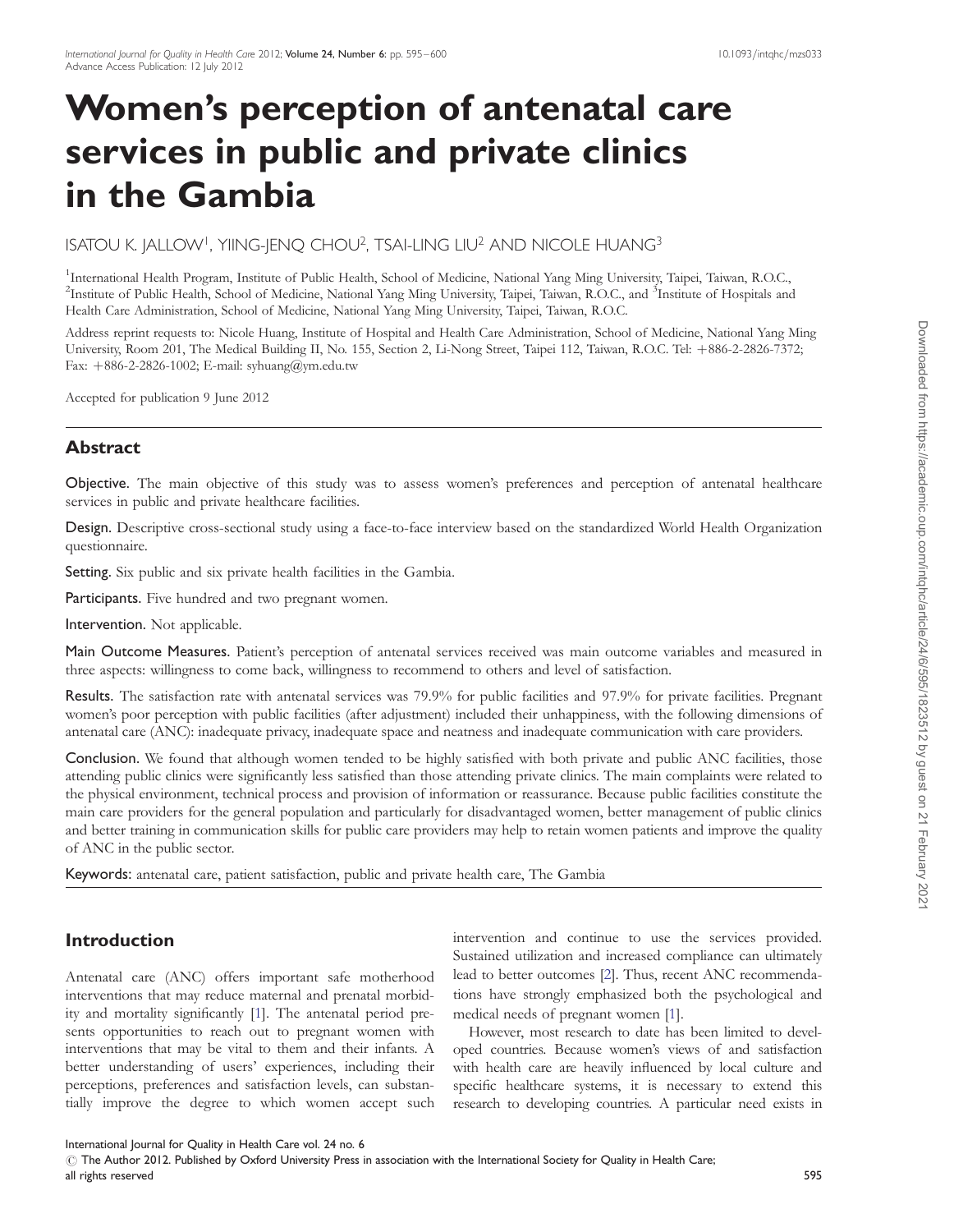the Sub-Saharan African region, with its high risk of maternal and infant mortality [\[3,](#page-5-0) [4](#page-5-0)]. In addition, in most developing countries, public hospitals and clinics exist alongside an extensive but largely unregulated private system [\[5\]](#page-5-0). Many have expressed concern regarding the quality of care provided by the private sector [\[6\]](#page-5-0) because of the lack of information on these private providers. It remains unclear whether a high level of private medical care is beneficial or detrimental to a population's overall health [\[7\]](#page-5-0). Few studies have assessed patient's perception of public and private providers in developing countries. Research from Tanzania, Kenya, South Africa, southcentral India and Bangkok has found private health care to be associated with a better quality of care and higher patient satisfaction, compared with public health care [\[6,](#page-5-0) [8](#page-5-0)–[10\]](#page-5-0). However, in the field of ANC, comparative data between public and private providers on subjective dimensions of quality (including preferences, perceptions of physical environment, provision of information and communication) remain limited.

Maternal health is a key issue in the Gambia. The exceedingly high maternal mortality ratio (690 women die per 100 000 live births) is commonly cited, and has caused great concern on the quality of maternal health services. Patients' experiences of such services provide a critical means of assessing quality [\[11](#page-5-0)]. Poor satisfaction or unpleasant interaction with providers during pregnancy may compromise women's access to vital services, thus jeopardizing the health of women and their infants. One study revealed the poor provision of information, education and communication in public ANC care in the Gambia [\[12\]](#page-5-0). However, that study did not measure patient satisfaction, and was limited to public facilities. Because private clinics becoming increasingly important providers of ANC, it is critical to systematically assess women's preferences, perceptions and satisfaction with public and private ANC facilities in the Gambia.

### Methods

#### Study design and setting

This descriptive study was conducted in the western health region of the Gambia. It is among the largest of the six health regions in the Gambia, accommodating 55% of the national population. It includes 12 major and minor health centers, and hosts between 80 and 90% of the nation's private health facilities.

In the Gambia's public health system, ANC is mainly provided by the minor and major health centers. Public antenatal clinics are open from 8.00 a.m. to 2.00 p.m. throughout the week, mostly led by trained midwives. Registration for ANC at a public health facility depends generally on place of residence. Women are provided with monthly appointments until 28 weeks of gestation, then biweekly appointments until 36 weeks, followed by weekly appointments until birth. The cost of ANC services at public health facilities is relatively low, with a one-time standard fee of 5 dalasis (US\$ 1 was equivalent to D27 in September 2009). The fee is payable on the first visit.

As an alternative, pregnant women can use private ANC facilities. Both private for-profit and private non-profit facilities offer ANC, and there is no restriction on women's registration for ANC at the private facilities. However, the cost of ANC at the private clinics is higher than that at the public clinics, with fees varying widely from one clinic to another.

#### Sample and data collection

We randomly selected 6 of the 12 public facilities and 6 of the 26 private facilities in the western health region to include in the study. Simple random sampling was applied. Each site was assigned a unique identification number, and a lottery procedure was conducted to select the sites for inclusion.

We adopted a validated questionnaire used by the World Health Organization (WHO) to evaluate women's perception of the quality of ANC in developing countries. A pretest was conducted by the principal investigator and one assistant interviewer 2 weeks prior to the commencement of the study, with 15 pregnant women attending one of the selected facilities. These pretest participants were not included in our final sample. After the pretest, two questions were added to the questionnaire: (i) 'Were you happy about the facility space and neatness?' and (ii) 'Did you have adequate privacy while you were seen by the healthcare provider?' These questions were added because space and neatness, and adequate privacy were unanimously identified as important quality issues by women in the pretest.

Based on an estimated number of 30 000 maternities per year in the western health region, a minimum sample size of 379 was required to achieve a 95% confidence level at a power of 80%. We aimed to interview 45 women at each clinic; where there were fewer than 45 women, all those who met the inclusion criteria were interviewed. In line with previous literature [\[2\]](#page-5-0) and common antenatal practices in the Gambia, only women who had visited their respective clinics at least two times during that pregnancy were included. Women on their first visit were excluded, because a woman is generally unlikely to undergo important examinations or a substantial number of essential procedures during her first visit to an ANC facility. Hence, they may not yet have formed an opinion about the quality of ANC they received. Some women may seek care from more than one ANC provider concurrently. According to previous literature [\[2](#page-5-0)] and to avoid potential bias, we excluded women who attended more than one ANC site concurrently during the pregnancy.

A total of 502 women agreed to participate (264 in the public clinics and 238 in the private clinics). The response rate was 98.4%. Individual informed consent was obtained from each participant, and the interviews were held in a private environment. The study was approved by the Department of State for Health and Social Welfare and the Gambia government's joint MRC (Medical Research Council) ethics committee. The interviews took place between July and September 2009.

The questionnaire was divided into five sections, namely socio-demographic characteristics; patients' preferences; their assessment of services, information and communication; worries about problems that might happen during pregnancy and whether there was reassurance by the healthcare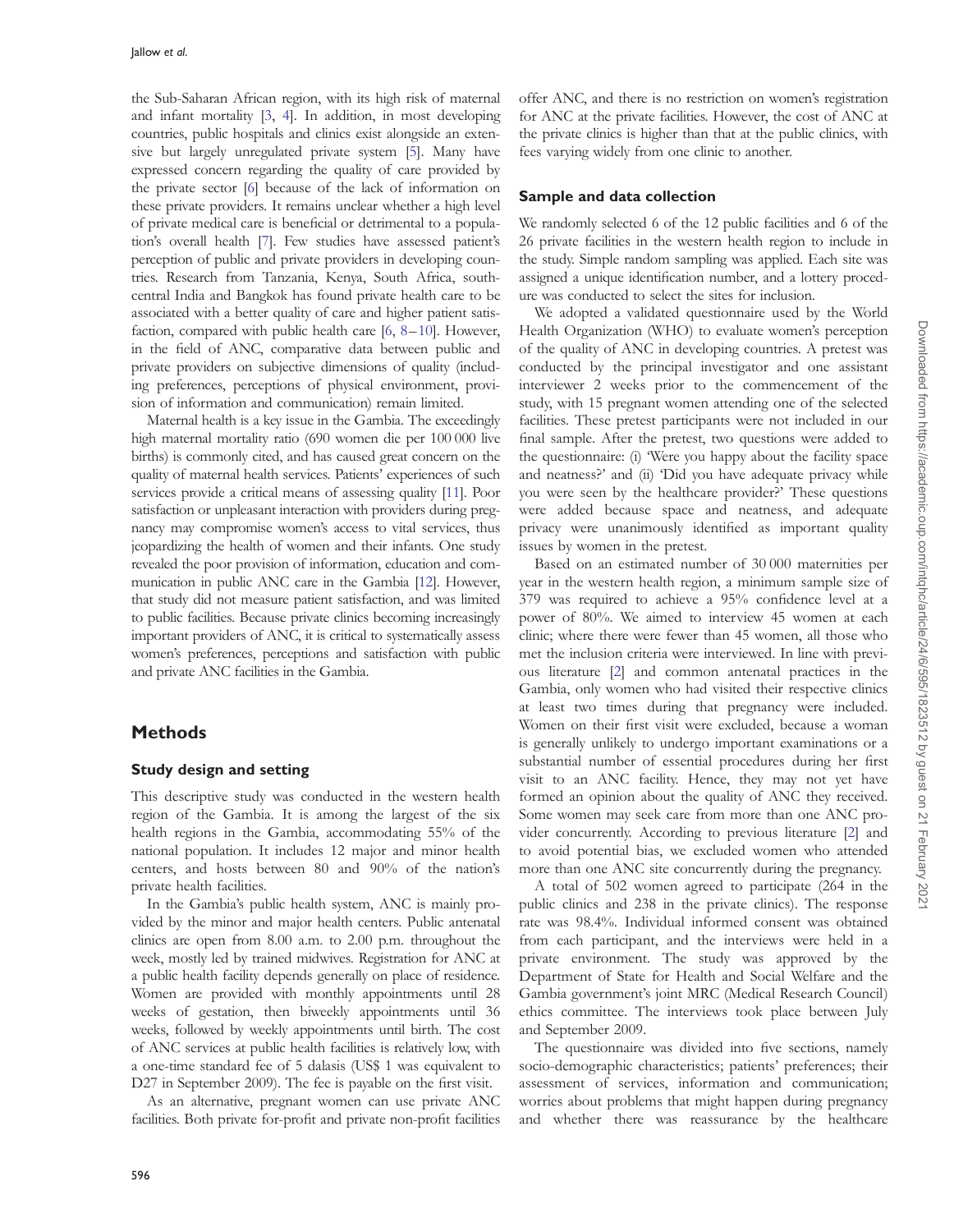providers and finally the overall perception of the ANC service. Assessment included waiting time; time spent with the provider and some structural features such as privacy, neatness and space at the facility. With regard to information, women were asked to rate the amount of information they received about danger signs during pregnancy and some maternal conditions. Two questions were used to assess communication, namely whether the patient had asked questions, and if so, whether she had understood the answers.

Patient's perception of ANC facility was the main outcome variable and three questions were used to assess this dimension. First, women were asked whether (should they become pregnant again) they would want to come back to the health facility or not; secondly, whether they would recommend the facility to others and finally, their level of satisfaction.

#### Statistical analysis

The data were analyzed using SPSS version 17.0. Chi-square tests, Fisher's exact tests and Student's t-tests were performed to explore statistical differences between women's ratings of public and private clinics. We conducted generalized estimating equation (GEE) analysis to identify factors associated with patient's experience with public facilities. Willingness to recommend was used as a main measure of patient's experience. The sample of private facility attendees was not analyzed because only very few private clinic attendees ( $n = 5$ , 2.1% of the 238 private facility attendees) answered 'no' to the question whether they would recommend the facility to others. Among the analyses of public facility attendees, in line with previous literature, the 'don't know' response for being willing to recommend it to others, was treated as a missing value and excluded from the analysis. Sensitivity analyses using different classifying schemes were conducted, and the results remained robust.

Furthermore, we constructed two summary indexes. First, the level of information received was calculated from the number of 'yes' and 'as much as you wanted' responses received for items pertaining to information: five danger signs during pregnancy (fever, rupture of membrane, hemorrhage, premature contractions and dizziness and fainting); mother's own health; treatment; tests; labor; family planning; breastfeeding and diet and nutrition. An individual's summary score for the information index could range from 0 to 12. The second index summed the number of 'yes' answers to the two communication questions asked.

#### **Results**

The distribution of the study sample is presented in Table 1. Women attending public and private clinics differed significantly with regard to the mean number of antenatal visits, gestational age at first visit and education level. Women attending private clinics made their first antenatal visit a little earlier, and had more visits, compared with those attending public clinics. Education about pregnancy was inadequate in both public and private clinics. Over 50% of the women in both settings felt

Table I Socio-demographic characteristics of the study participants according to facility type ( $n = 502$ )

|                                    | Public<br>$(n = 264)$ | Private<br>$(n = 238)$ | $P$ -value |
|------------------------------------|-----------------------|------------------------|------------|
| Weeks of pregnancy,<br>mean $(SD)$ | 29.3(5.9)             | 29.8(6.1)              | 0.38       |
| Number of visits at                | 2.9(1.2)              | 4.0(2.1)               | < 0.01     |
| interview, mean (SD)               |                       |                        |            |
| Gestational age at first           | 21.5(5.9)             | 19.3(5.9)              | < 0.01     |
| visit, mean (SD)                   |                       |                        |            |
| Age distribution (%)               |                       |                        | 0.30       |
| $<$ 20 years                       | 10.6                  | 9.2                    |            |
| $20 - 34$ years                    | 79.2                  | 76.1                   |            |
| $35 +$ years                       | 10.2                  | 14.7                   |            |
| Marital status (%)                 |                       |                        | 0.56       |
| Married                            | 94.7                  | 95.8                   |            |
| Single                             | 5.3                   | 4.2                    |            |
| Number of children (%)             |                       |                        | 0.45       |
| $\leq\!1$                          | 48.5                  | 52.1                   |            |
| $\frac{2}{3}$                      | 16.3                  | 14.3                   |            |
|                                    | 14.8                  | 17.7                   |            |
| >4                                 | 20.5                  | 16.0                   |            |
| Ethnic group (%)                   |                       |                        | 0.13       |
| Mandinka                           | 37.9                  | 29.8                   |            |
| Fula                               | 16.3                  | 14.3                   |            |
| Wollof                             | 12.5                  | 13.0                   |            |
| Others                             | 33.3                  | 42.9                   |            |
| Educational level (%)              |                       |                        | < 0.01     |
| $\leq$ Primary                     | 67.0                  | 45.4                   |            |
| Secondary                          | 30.3                  | 47.1                   |            |
| Tertiary                           | 2.7                   | 7.6                    |            |
|                                    |                       |                        |            |

that they had been given inadequate information on pregnancy issues. Roughly 80% of the women reported that they had not been told how to recognize or manage certain danger signs during pregnancy (data not shown).

Table [2](#page-3-0) presents the patterns of reassurance women received from providers about common pregnancy-related concerns. Overall, among women who attended either a public or a private facility,  $>87\%$  worried about the position of their babies, the size of the baby, having a premature baby, having an abnormal baby or their own health and weight (data not shown). However, very few women had received information related to these worries. Less than half of our total sample had received such information and felt reassured. Significantly more women attending private clinics felt reassured compared with their public-facility counterparts.

Table [3](#page-3-0) shows women's preferences and perception of ANC services offered at the public and private clinics. More than 70% of women attending either public or private clinics were satisfied with the number of antenatal check-ups they received and  $>80\%$  of women were satisfied with the time between check-ups (data not shown). Women attending public clinics received significantly lower levels of provider attention than women attending private clinics. The mean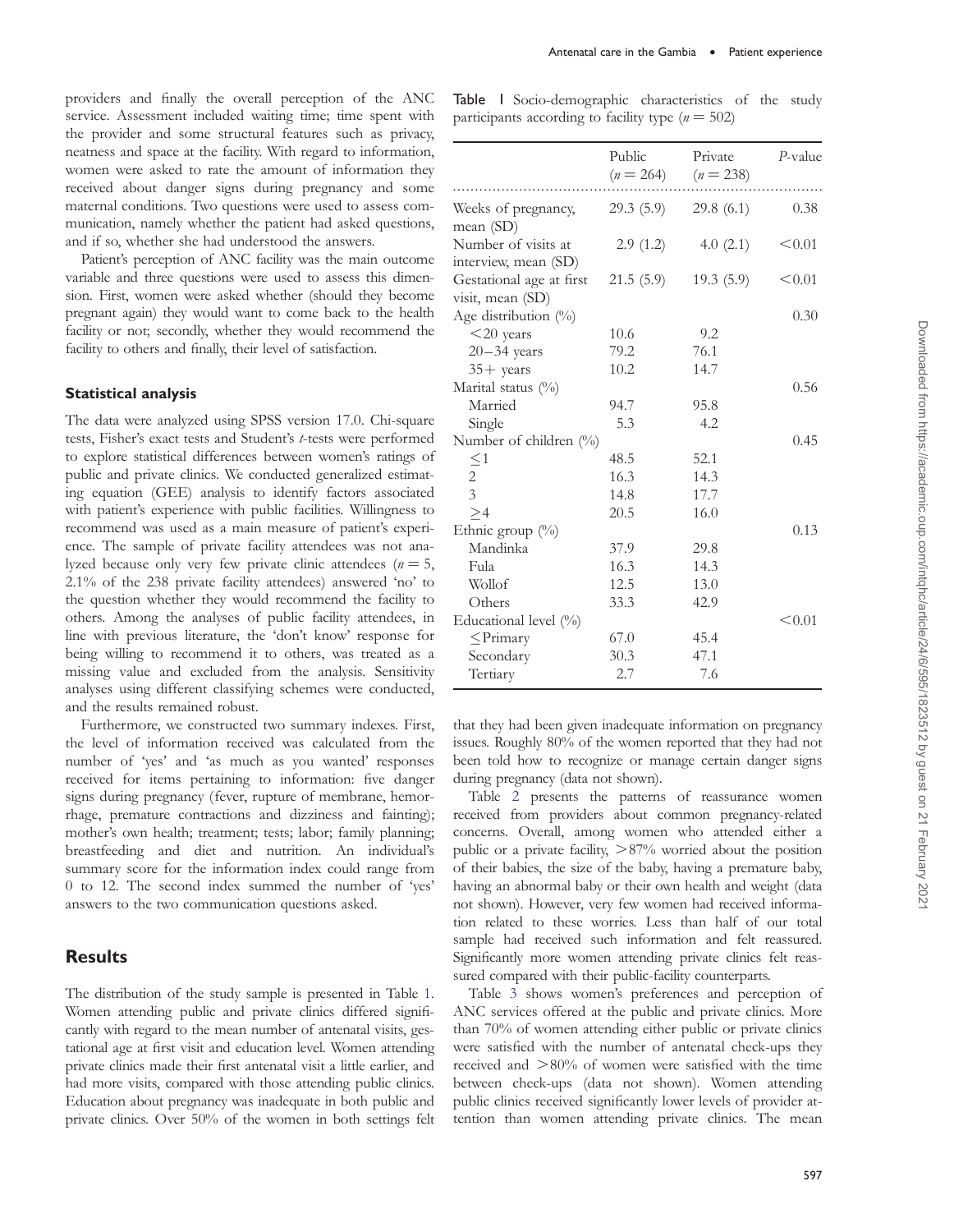|                            | Women who felt reassured |                                    |         |
|----------------------------|--------------------------|------------------------------------|---------|
|                            | Public                   | Private<br>$(n = 264)$ $(n = 238)$ | P-value |
| Position of baby $(\%)$    |                          |                                    | < 0.01  |
| Yes                        | 10.2                     | 46.2                               |         |
| $\overline{N}_{O}$         | 3.8                      | 5.5                                |         |
| No information received    | 86.0                     | 48.3                               |         |
| Size of the baby $(\%)$    |                          |                                    | < 0.01  |
| Yes                        | 7.6                      | 44.1                               |         |
| $\rm No$                   | 4.2.                     | 5.5                                |         |
| No information received    | 88.3                     | 50.4                               |         |
| Premature baby $(\%$       |                          |                                    | < 0.01  |
| Yes                        | 4.6                      | 37.4                               |         |
| $\rm No$                   | 3.8                      | 7.1                                |         |
| No information received    | 91.7                     | 55.5                               |         |
| Fetal abnormality (%)      |                          |                                    | < 0.01  |
| Yes                        | 3.4                      | 19.3                               |         |
| $\rm No$                   | 4.2.                     | 9.2                                |         |
| No information received    | 92.4                     | 71.4                               |         |
| Mother's own health $(\%)$ |                          |                                    | 0.10    |
| Yes                        | 11.4                     | 16.4                               |         |
| $\rm No$                   | 4.9                      | 7.6                                |         |
| No information received    | 83.7                     | 76.1                               |         |
| Mother's own weight $(\%)$ |                          |                                    | 0.56    |
| Yes                        | 13.6                     | 12.6                               |         |
| $\rm No$                   | 4.9                      | 7.1                                |         |
| No information received    | 81.4                     | 80.3                               |         |

<span id="page-3-0"></span>Table 2 Proportion of women who were reassured about common pregnancy-related concerns by their providers

Table 3 Women's preference and perception of ANC services offered at the public and private clinics

|                                      | Public<br>$(n = 264)$ | Private<br>$(n = 238)$ | $P$ -value |
|--------------------------------------|-----------------------|------------------------|------------|
| Waiting time (minutes), mean         | 90.3                  | 71.9                   | < 0.01     |
| (SD)                                 |                       |                        |            |
| Happy with waiting time $(^{0}_{0})$ | 47.7                  | 66.8                   | < 0.01     |
| Time spent with provider             | 3.7                   | 6.6                    | < 0.01     |
| (min), mean (SD)                     |                       |                        |            |
| Would you prefer to have             |                       |                        | < 0.01     |
| $(\%)$                               |                       |                        |            |
| A lot more time                      | 14.4                  | 5.0                    |            |
| A little more time                   | 37.1                  | 25.6                   |            |
| Time is about right                  | 48.5                  | 69.3                   |            |
| Happy with facility space and        | 76.5                  | 95.8                   | < 0.01     |
| neatness $(^{0}_{0})$                |                       |                        |            |
| Adequate privacy (%)                 | 90.2                  | 98.3                   | < 0.01     |
| Preferred gender of provider (%)     |                       |                        |            |
| Male                                 | 14.0                  | 18.9                   | 0.18       |
| Female                               | 49.6                  | 42.4                   |            |
| No preference                        | 36.4                  | 38.7                   |            |
| Preferred type of provider (%)       |                       |                        |            |
| Doctor                               | 17.1                  | 37.4                   | < 0.01     |
| Nurse                                | 4.9                   | 4.6                    |            |
| Midwife                              | 52.3                  | 18.1                   |            |
| A combination                        | 12.5                  | 24.4                   |            |
| No preference                        | 13.3                  | 15.6                   |            |
| Would you come back to this          |                       |                        | < 0.01     |
| facility (%)                         |                       |                        |            |
| Yes                                  | 73.5                  | 79.0                   |            |
| No                                   | 18.9                  | 1.7                    |            |
| Don't know                           | 7.6                   | 19.3                   |            |
| Will you recommend this              |                       |                        | < 0.01     |
| facility to others $(\%)$            |                       |                        |            |
| Yes                                  | 78.0                  | 92.9                   |            |
| $\rm No$                             | 15.2                  | 2.1                    |            |
| Don't know                           | 6.8                   | 5.0                    |            |
| Level of satisfaction (%)            |                       |                        | < 0.01     |
| Very satisfied                       | 28.8                  | 52.1                   |            |
| Satisfied                            | 51.1                  | 45.8                   |            |
| Not satisfied                        | 20.1                  | 2.1                    |            |

waiting time in the public clinics per visit (90.3 min) was significantly higher than that in the private clinics (71.9 min). As expected, significantly more women (52.3%) were unhappy about the waiting time at the public clinics compared with private clinics (33.2%).

The mean time spent with healthcare providers at the public clinics (3.7 min) was significantly shorter than the time spent with providers at the private clinics (6.6 min). Of those attending public clinics, 51.5% said they wanted a little more or a lot more time with providers. In contrast, at the private clinics 30.6% of women said they wanted a little more or a lot more time. Furthermore, whereas 23.5% of the women attending public clinics reported that they were unhappy with the facility's space and neatness, only 4.2% of those attending private facilities reported the same thing. Privacy was also perceived more favorably at the private clinics relative to public clinics (98.3 and 90.2%, respectively).

Women attending either public or private clinics differed significantly in their preferred type of provider or qualification of the provider. While all participants generally showed a high level of satisfaction in this regard, more women (20.1%) in the public clinics were dissatisfied than their counterparts in the private clinics  $(2.1\%)$ . More women at the private clinics reported that they would return to the same facility, or would recommend it to others, compared with women attending public clinics. Overall, 92.9% of private clinic patients would recommend their ANC facility to others, with only five women (2.1%) responding negatively. In contrast, only 78.0% of public clinic patients would recommend it to others. Therefore, we further analyzed the determinants of willingness to recommend among public facility attendees.

Table [4](#page-4-0) illustrates the results of factors associated with willingness to recommend the facility to others among respondents attending public clinics. After adjustment, education level was the only socio-demographic characteristic significantly associated with whether women would recommend the facility to others. Women with a tertiary level of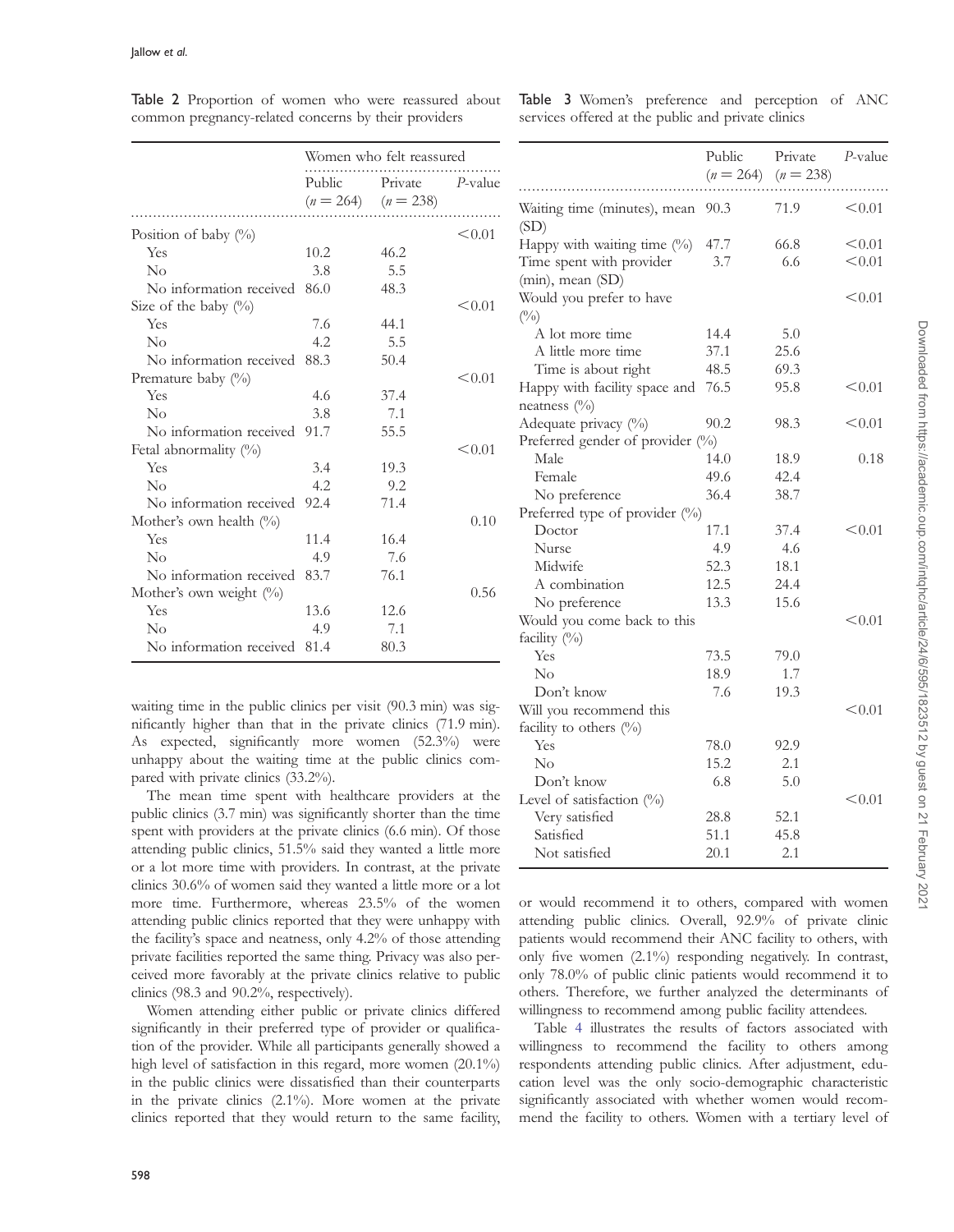<span id="page-4-0"></span>

| Table 4 Summary of variables associated with recommending   |  |
|-------------------------------------------------------------|--|
| the ANC facility to others (public facility attendees only) |  |

|                                | Willing to<br>recommend to others<br>$(n = 246)$ |                |  |
|--------------------------------|--------------------------------------------------|----------------|--|
|                                |                                                  | GEE adjusted   |  |
|                                |                                                  | OR 95% CI      |  |
| Patient characteristics        |                                                  |                |  |
| Age                            |                                                  |                |  |
| $<$ 20 years                   | 1.00                                             |                |  |
| $20 - 34$ years                | 0.86                                             | $0.24 - 3.17$  |  |
| $>35$ years                    | 0.63                                             | $0.09 - 4.37$  |  |
| Marital status: single         | 0.98                                             | $0.19 - 5.16$  |  |
| Number of children             |                                                  |                |  |
| $\leq$ 1 child                 | 1.00                                             |                |  |
| 2 children                     | 2.31                                             | $0.68 - 7.88$  |  |
| 3 children                     | 1.57                                             | $0.48 - 5.21$  |  |
| 4 or more children             | 3.84                                             | $0.97 - 15.12$ |  |
| Ethnic group                   |                                                  |                |  |
| Mandinka                       | 1.00                                             |                |  |
| Fula                           | 1.02                                             | $0.30 - 3.47$  |  |
| Wollof                         | 0.83                                             | $0.22 - 3.07$  |  |
| Others                         | 0.69                                             | $0.26 - 1.81$  |  |
| Educational level              |                                                  |                |  |
| $\leq$ Primary                 | 1.00                                             |                |  |
| Secondary education            | 1.11                                             | $0.47 - 2.59$  |  |
| Tertiary education             | $0.11*$                                          | $0.01 - 0.86$  |  |
| Four or fewer antenatal visits | 0.91                                             | $0.28 - 2.98$  |  |
| Facility characteristics       |                                                  |                |  |
| Not happy about waiting time   | 0.71                                             | $0.31 - 1.67$  |  |
| Not happy about neatness       | $0.40*$                                          | $0.17 - 0.93$  |  |
| and space                      |                                                  |                |  |
| Not happy about adequate       | $0.17***$                                        | $0.06 - 0.48$  |  |
| privacy                        |                                                  |                |  |
| Not happy about adequate       | 1.14                                             | $0.39 - 3.33$  |  |
| information                    |                                                  |                |  |
| Not happy about adequate       | $0.29*$                                          | $0.08 - 0.99$  |  |
| communication                  |                                                  |                |  |

GEE-adjusted variables included patient characteristics (age, marital status, number of children, ethnic group, education level and number of antenatal visits) and patient's perception of facility characteristics (happy about waiting time, happy about neatness and space, adequate privacy, adequate information and adequate communication).  $*P \leq 0.05, **P \leq 0.001.$ 

education were least likely to recommend the facility to others (odds ratio: 0.11; 95% CI: 0.01, 0.86).

Regarding facility characteristics of public clinics, the following dimensions were significant determinants of women's overall perceptions about ANC: facility space and neatness (odds ratio: 0.40; 95% CI: 0.17, 0.93), adequacy of privacy (odds ratio: 0.17; 95% CI: 0.06, 0.48) and communication with the healthcare provider (odds ratio: 0.29; 95% CI: 0.08, 0.99). Those who were unhappy with these three aspects tended to be less willing to recommend it to others. Similar results were found for the other two measures of patient's perception about ANC.

#### **Discussion**

Overall, women attending either public or private facilities were satisfied with the ANC care they received. A high satisfaction level with private facilities was evident, and this finding casts some light on the growing market share of private healthcare providers. Regardless of the type of clinic, most women were happy with the number of ANC visits they made and the spacing of their visits. Women attending private clinics received more provider attention, experienced shorter waiting times and spent more time with their providers than women attending public clinics.

However, and consistent with previous findings [[12\]](#page-5-0), we found that the majority of women at both public and private facilities did not receive sufficient information and education about pregnancy. They also felt they had inadequate communication with their healthcare providers. Even in private facilities, the majority of women did not receive sufficient information and less than half of the women who had pregnancy-related worries felt reassured by their providers. Thus, insufficient information and ineffective communication were not unique to public health facilities; these issues permeated the entire healthcare system. Time constraints are a plausible reason for insufficient information and inadequate reassurance by service providers. Most women in our sample were given only few minutes to spend with their providers at each visit. Under such pressured circumstances, effective communication may not be possible. Langer et al. [\[3\]](#page-5-0) have suggested a new antenatal model which would allow at least 30–40 min at the first visit and at least 20 min for subsequent visits, so that the provider could communicate effectively with patients.

Concerning facility characteristics, consistent with previous findings [\[2,](#page-5-0) [13](#page-5-0), [14\]](#page-5-0), we found that inadequate privacy, poor space layout and neatness, and poor communication were all associated with women's poor perception of ANC services. In the public sector, common problems such as staff shortage and inefficiency could be major contributing factors to long waiting times. Relatively poor working conditions and environment may also contribute to the lack of adequate space, neatness and privacy at the public clinics.

Our study had several limitations. First, the results showed that overall, women were highly satisfied with the ANC they received; however, this finding should be interpreted with caution as research participants tend to respond favorably to questions about patient's perception. The literature systematically shows that pregnant women tend to be relatively uncritical, and to accept as appropriate whatever care they receive [[15\]](#page-5-0). Secondly, the timing of our interviews may have led to an overestimation of patient satisfaction. Studies have shown that questionnaires completed before the patient leaves the clinic reflect a higher level of satisfaction compared with responses submitted